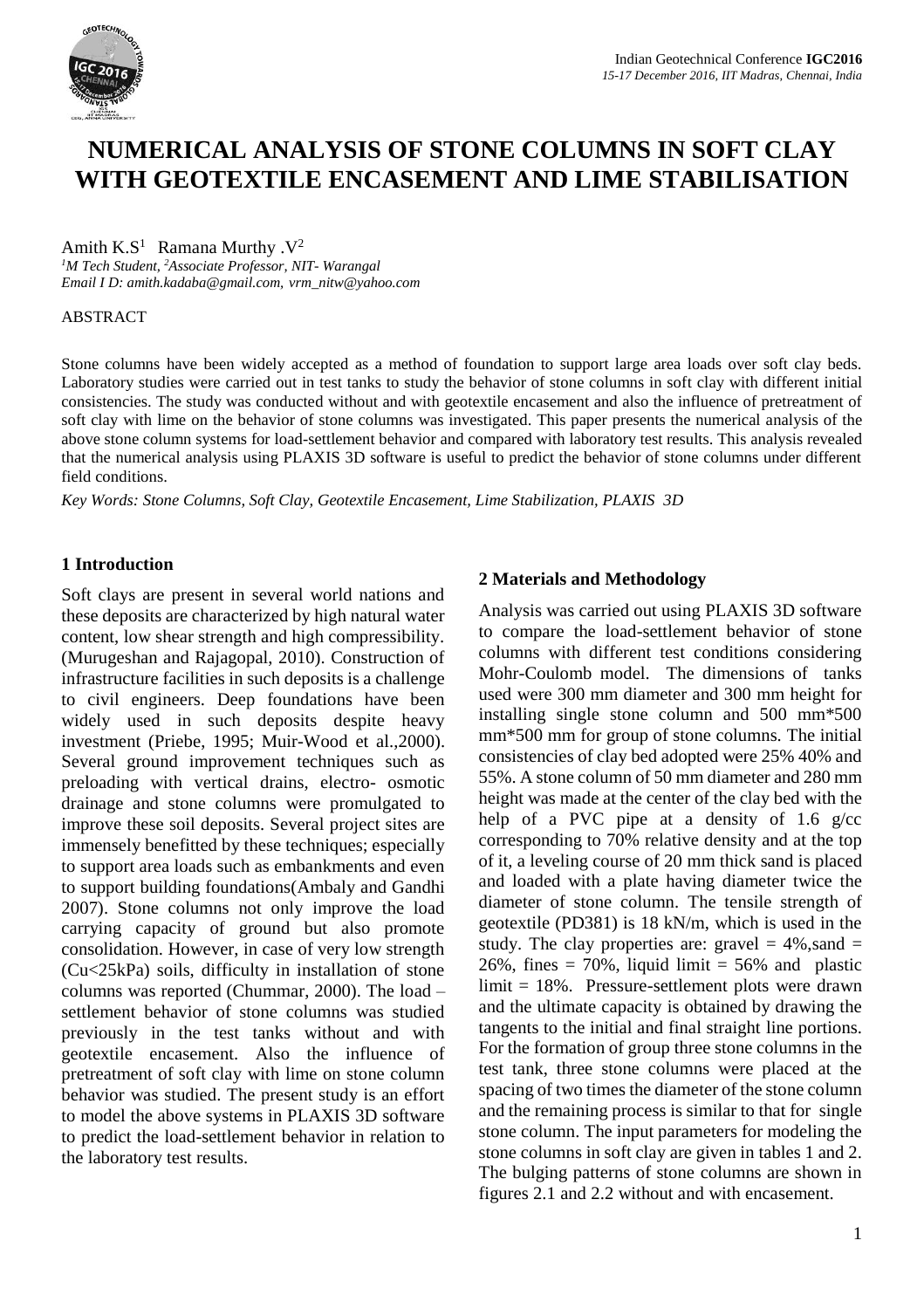#### **Table 1:** Input parameters for modeling stone columns in soft clay

| Materials       | Test<br>consistencies<br>(%) | W<br>$(\% )$ | E<br>(kPa) | Poissons<br>ratio<br>μ | $C_{u}$<br>(kPa) | Φ<br>(deg) | Ψ<br>(deg) | Ydry<br>$kN/m^3$ | Ysat<br>$kN/m^3$ |
|-----------------|------------------------------|--------------|------------|------------------------|------------------|------------|------------|------------------|------------------|
| Clay            | 25                           | 46.5         | 1400       | 0.47                   | 2.8              |            |            | 11.54            | 16.87            |
|                 | 40                           | 38           | 2750       | 0.45                   | 5.5              |            |            | 12.37            | 17.42            |
|                 | 55                           | 35.1         | 4000       | 0.43                   | 8                |            |            | 13.33            | 18.01            |
| Stone Aggregate |                              |              | 55000      | 0.3                    |                  | 38         | 10         | 16.62            |                  |
| Sand            |                              |              | 20000      | 0.3                    |                  | 30         | 4          | 15.6             |                  |

**Table 2:**Input parameters for modeling stone columns in lime stabilized soft clay

| Materials          | Test<br>Consistencies<br>(%) | W<br>(%) | E<br>(kPa) | Poissons<br>ratio<br>μ | $C_{u}$<br>(kPa) | Φ<br>$(\text{deg})$ | Ψ<br>$(\text{deg})$ | Ydry<br>(kN/m <sup>3</sup> ) | Ysat<br>(kN/m <sup>3</sup> ) |
|--------------------|------------------------------|----------|------------|------------------------|------------------|---------------------|---------------------|------------------------------|------------------------------|
| Clay               | 25                           | 28       | 90000      | 0.3                    | 180              |                     |                     | 14.7                         | 18.85                        |
|                    | 40                           | 26       | 100000     | 0.3                    | 200              |                     |                     | 15.18                        | 19.15                        |
|                    | 55                           | 23.8     | 140000     | 0.3                    | 280              |                     |                     | 15.7                         | 20.68                        |
| Stone<br>Aggregate |                              |          | 55000      | 0.3                    |                  | 38                  | 10                  | 16.62                        |                              |
| Sand               |                              |          | 20000      | 0.3                    |                  | 30                  | $\overline{4}$      | 15.6                         |                              |



**Fig 2.1** Stone Column in soft clay without geotextile encasement



**Fig 2.2** Stone Column in soft clay with geotextile encasement

## **3 RESULTS AND DISCUSSIONS**

**3.1 Pressure-Settlement behavior of individual stone columns at different consistencies of clay** 



**Fig 3.1** Pressure -Settlement plots of individual stone column at different consistencies of clay

Fig3.1 shows the load-settlement plot for single stone column without encasement. It can be inferred from this figure that at Ic=0.25, the ultimate load capacity is 20 kPa with the corresponding settlement of 7 mm. Similarly at Ic=0.40, the ultimate load capacity is 28kPa with corresponding settlement of 6 mm. At Ic=0.55, the load carrying capacity is 55kPa with corresponding settlement of 4 mm. These patterns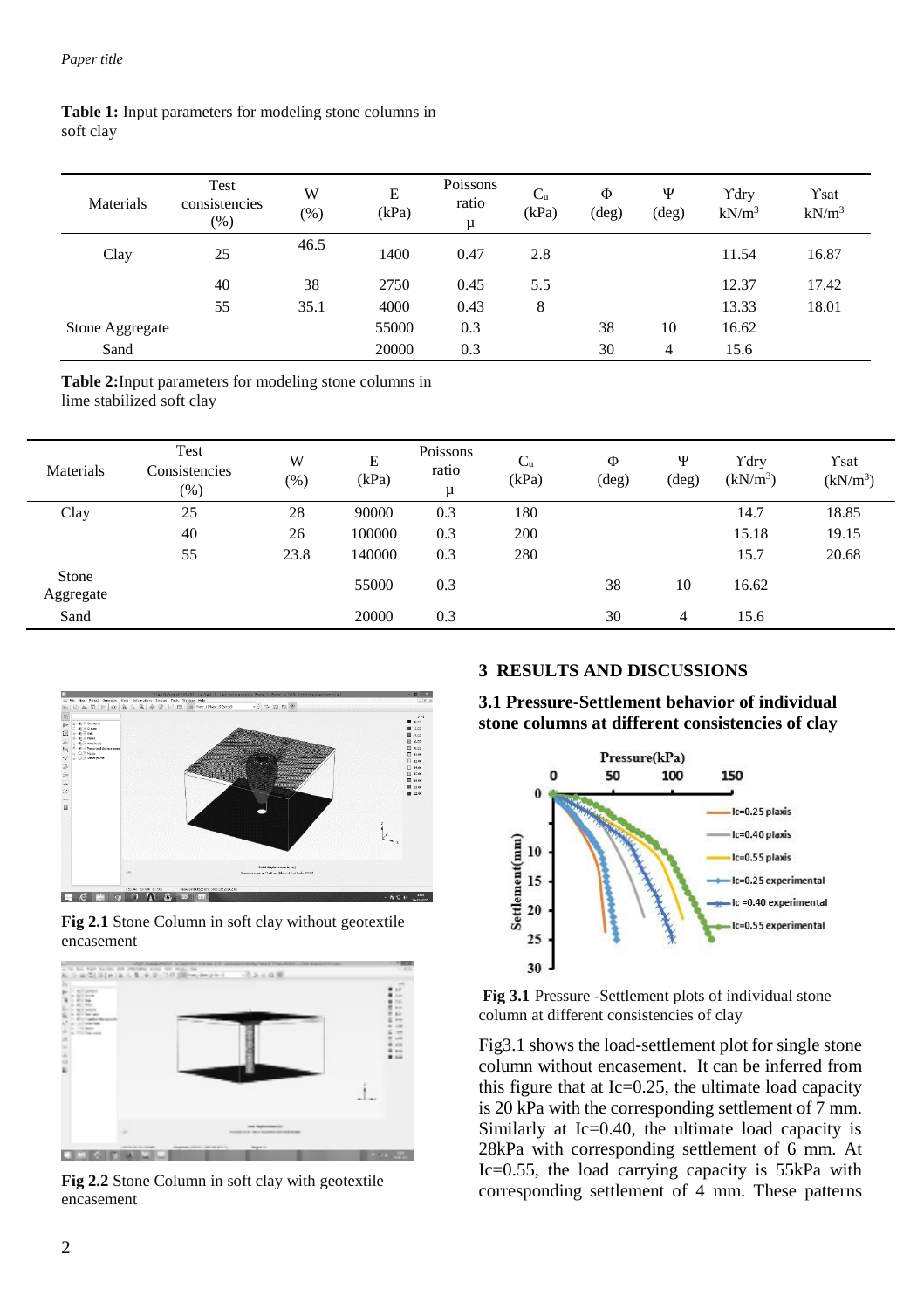indicate that the load capacity of stone columns increases with increasing consistency of clay bed. The relative variation of the load-settlement plots at different initial consistencies is also shown in figure 3.1for ready comparison of numerical analysis and laboratory test results



**Fig 3.2** Pressure Settlement plots of individual encased stone column at different consistencies of clay

The load-settlement plots for individual encased stone column obtained through numerical analysis are presented in figure 3.2. It can be observed from this figure that the ultimate load carrying capacity of encased stone column is about 60 kpa at Ic=0.25 with the corresponding settlement of 6 mm. At Ic=0.40, the ultimate load carrying capacity is 75kPa with corresponding settlement of 4 mm. However, at Ic=0.55 the ultimate load capacity is 102 kPa with corresponding settlement of 3 mm. This can be attributed to the fact that as confinement increases, the load carrying capacity also increases. The relative variation of the load-settlement plots at different consistencies is also shown in fig 3.2 for ready comparison of numerical analysis and laboratory test results.

#### **3.2 Pressure-Settlement behavior of three group of stone columns at different consistencies of clay**

Figures 3.3 and 3.4 show the Pressure-settlement behavior of group of stone columns without and with encasement respectively. From figure 3.3, it can be observed that at Ic=0.25, the ultimate load is 36 kPa; at Ic=0.40, the ultimate load carrying capacity is 55  $kPa$  and at Ic=0.55, the ultimate load capacity is increased to 92 kPa. In all these cases the settlement varied from 4 mm to 7 mm. Similarly, for encased stone column groups, the ultimate capacity is in the range of 85 kPa to 175 kPa with the corresponding settlements of 6 mm to 8 mm. From these observations, it is revealed that the group capacity is altogether different from the mere multiplication of single column capacity with the number of columns

in a group. This behavior could be attributed to the mutual confining effect in groups compared to single stone column.



**Fig 3.3** Pressure-Settlement plots of 3- stone column groups at different consistencies of clay



**Fig 3.4** Pressure settlement plots for group of encased stone column at different consistencies of clay





**Fig 3.5** Pressure- Settlement plot for 3- stone column group in soft clay stabilized with 3% lime at Ic=0.25